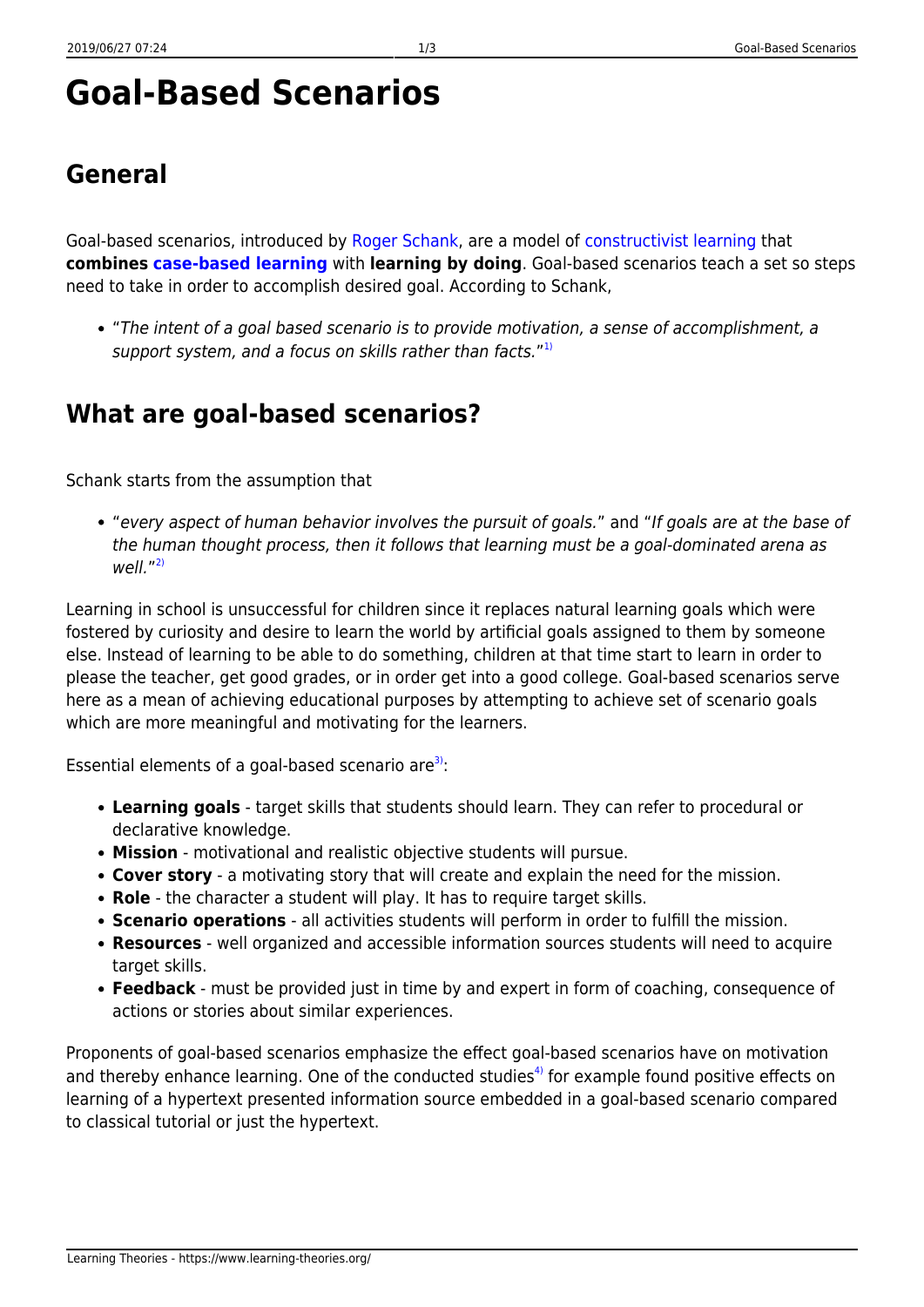# **What is the practical meaning of goal-based scenarios?**

A goal-based scenario described by Schank $^{5}$ :

"Develop a mutant bacterial strain capable of producing human insulin in sufficient quantity to meet the needs of a diabetic patient."

"This GBS would be presented in the following terms. The human body contains a gland called the pancreas. Certain cells in the pancreas produce and secrete a hormone called insulin. Johnny's pancreas does not produce enough insulin, so Johnny has a dangerous condition called diabetes. To avoid the symptoms of diabetes, Johnny must take insulin every day. How can he get enough insulin? YOUR ASSIGNMENT is to develop a way to make bacteria produce insulin that you can give to Johnny. In the course of working through this GBS, students could learn the following skills:"

"Distinguish proteins from other macromolecules, use a centrifuge (in theory), apply operon model to inducible and repressible systems, interpret replica plates, map genes on chromosomes, construct plasmids, distinguish among organelles, regulate carbohydrate metabolism, culture bacteria, operate a chemostat, interpret chemical equations, make restriction maps, analyze enzyme kinetics, sequence proteins, sequence nucleic acids, crack the genetic code, create a "designer gene", interpret base composition data, apply diffusion equations, evaluate membrane transport data, do pH calculations and prepare nutrient media for bacterial growth."

In 1991 [Roger Schank](http://www.rogerschank.com/biography-part2.html) created a goal-based scenario named **"Broadcast News"**. This multimedia environment including facilities for editing text and video, old newspapers articles and newscasts, reference works, a teleprompter, video camera, and a computer-controlled VCR enables students to work on a virtual newscast, develop story lines using information from a database (usually from a day before), and compare them with a real newscast for the same event. As the result, students have eventually developed adequate skills to deliver the news as professionals.

For an example of implementation of a computer implementation of goal-based scenarios see work of Qiu and Riesbeck<sup>[6\)](#page--1-0)</sup>.

# **Criticisms**

A recent study of goal-based scenarios<sup>[7\)](#page--1-0)</sup> indicated that users of this method of learning would benefit from worked examples, detailed positive or negative feedback and small-group discussions of openended questions. Yet these are mostly proven methods of guided cognitivist learning approaches which often contribute less to motivation but more to learning outcomes.

### **Keywords and most important names**

- **Goal-based scenarios**, **learning goals**
- [Roger Schank](http://www.google.hr/url?sa=t&source=web&cd=2&ved=0CCsQFjAB&url=http%3A%2F%2Fwww.rogerschank.com%2F&rct=j&q=Roger%20C.%20Schank&ei=n0bJTZ_0J4jpOdmwodAH&usg=AFQjCNHjy3-XlPBqLalctMxKl70XyxVkWw&cad=rja)